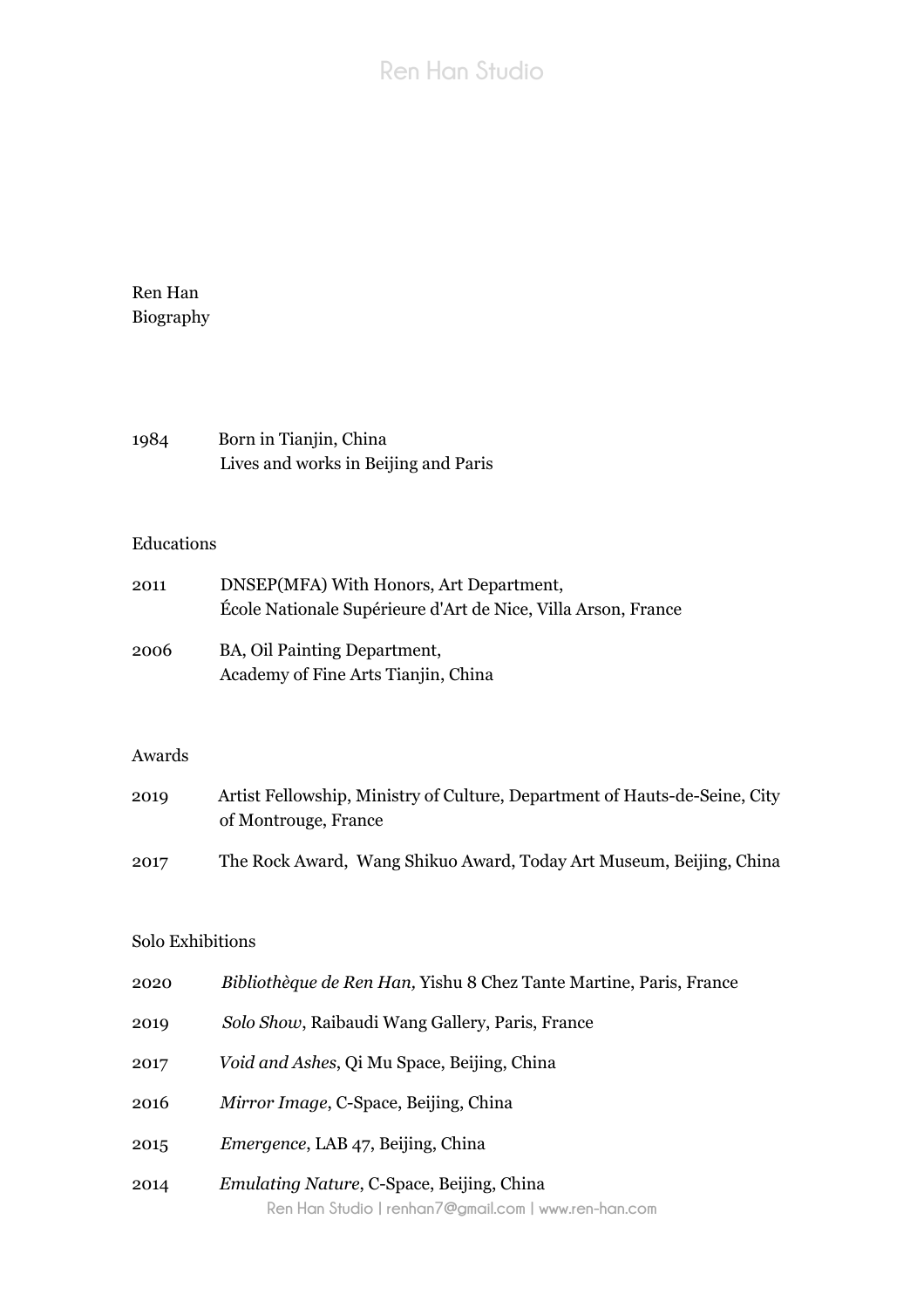2012 *Studiolo #2*, Less Is More Projects, Paris, France

Group Exhibitions (Selection)

| 2021 | Symbiose, Asia Now, Zeto Art, Paris, France<br>Wake-Up Call, Poush Manifesto, Paris, France                                                                                                                                                                                                                                                                                                                                                                                                        |
|------|----------------------------------------------------------------------------------------------------------------------------------------------------------------------------------------------------------------------------------------------------------------------------------------------------------------------------------------------------------------------------------------------------------------------------------------------------------------------------------------------------|
| 2020 | A Kind of Form, Song Art District, Beijing, China                                                                                                                                                                                                                                                                                                                                                                                                                                                  |
| 2019 | A Ten Year, OWSPACE X Taikang Space, Aranya, China<br>The Time in Between, George V Art Center, Beijing, China<br>64e Salon de Montrouge, Le Beffroi, Montrouge, France                                                                                                                                                                                                                                                                                                                            |
| 2017 | A New Collection of Poetry, AMNUA, Nanjing, China<br>Amassing Force - 2017 Wang Shikuo Award: Exhibition of Nominated<br>Contemporary Artists, Today Art Museum, Beijing, China<br>Enigma of Existence, Red Gate Gallery, Beijing, China<br>Multiple Halo, XI Contemporary Center, Dongguan, China                                                                                                                                                                                                 |
| 2016 | Puzzles, OCAT Xi'an, Xi'an, China<br>Now: Contemporary Painting, Baijiahu Art Center, Beijing, China<br>Up-Youth: Young Artists Experiment Field, Beijing Times Art Museum,<br>Beijing, China<br>Ghost in Flash: After Photography, Taikang Space, Beijing, China<br>We Are Extremely Fortunate, Tong Gallery+Projects, Beijing, China                                                                                                                                                             |
| 2015 | JIMEI x ARLES International Photo Festival Engine: The Image-<br>triggered Mechanism of Artistic Production, Jiageng Art Center, Xiamen,<br>China<br>Tours de Babel Changées en Ponts, Chenaux Gallery, Paris, France<br>Alchemy, Between Art Lab, Shanghai, China<br>24 Art Project – Naissance, Today Art Museum, Beijing, China                                                                                                                                                                 |
| 2014 | Everyday Anxiety – the 5th Jinan International Photography Biennial,<br>Art Museum of Shandong University of Art & Design, Jinan, China<br>Ruins 2012/2014 - Space Regeneration Projects, Melchiorstraße 10,<br>Frankfurt, Germany<br>Look Into the Far Horizon – New Voices of Chinese Contemporary Art,<br>Musée des Arts Asiatiques, Nice, France<br><i>Enclave - Space Regeneration Projects #7, Former Fire Station, Beijing,</i><br>China<br>Paper Being, Tianjin Art Museum, Tianjin, China |
| 2013 | Not There - Space Regeneration Project #6, Site of PAE, Beijing, China<br>Unboundedness, China Cultural Center in Berlin, Berlin, Germany<br>Ren Han Studio   renhan7@gmail.com   www.ren-han.com                                                                                                                                                                                                                                                                                                  |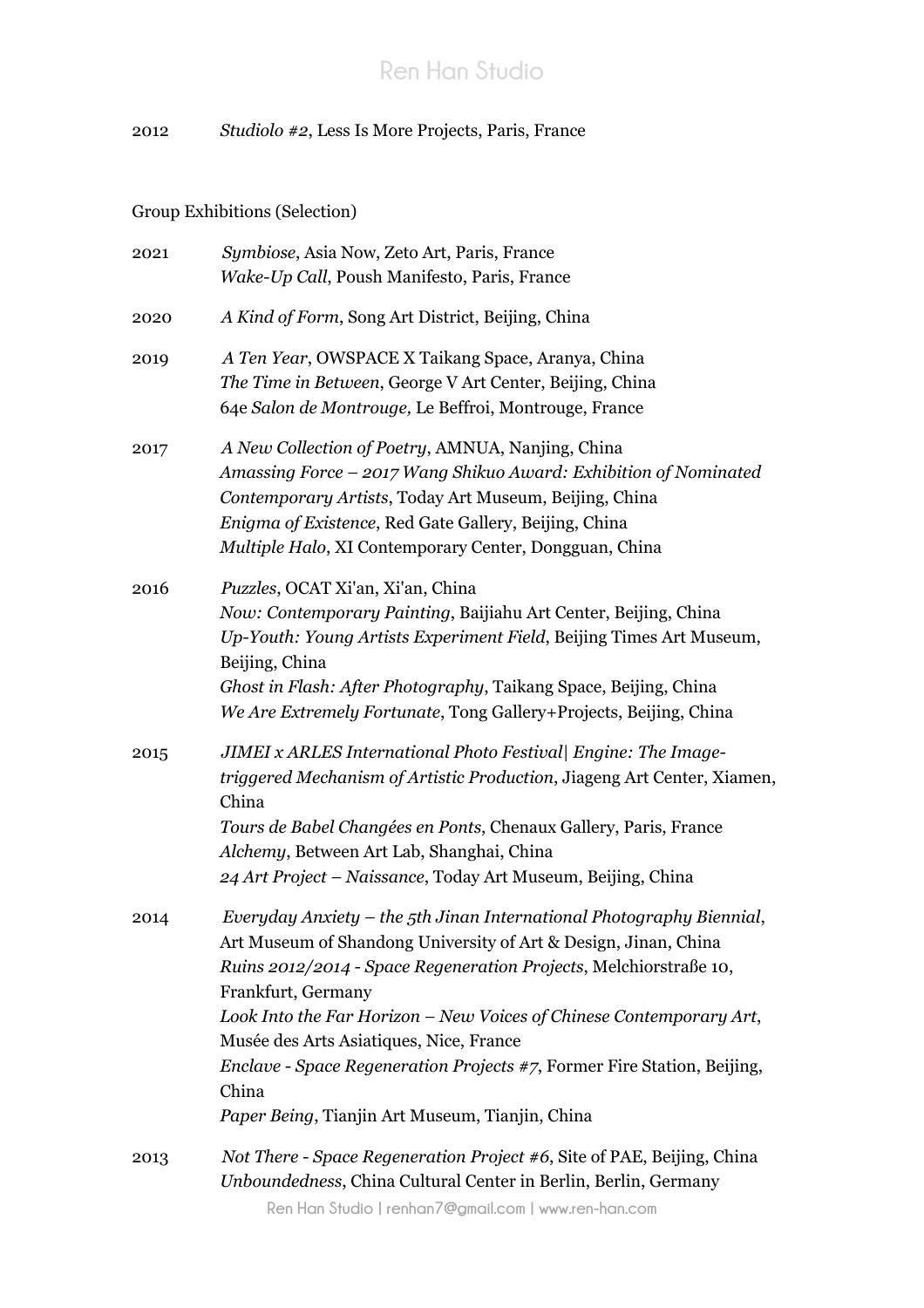# **Ren Han Studio**

|      | ABC, Austrian Embassy in China, Beijing, China<br>Consciousness - Exhibition of Tianjin Contemporary Artists, Tianjin Art<br>Museum, Tianjin, China |
|------|-----------------------------------------------------------------------------------------------------------------------------------------------------|
|      | Contemporary Spirituality, Eglise Saint-Louis de l'hôpital de la Pitié-<br>Salpêtrière, Paris, France                                               |
|      | Zero Gravity, Less Is More Projects, Paris, France                                                                                                  |
|      | Pass, Back Yard + Space Regeneration Project, Some, Zibo, China                                                                                     |
|      | Are You OK - Space Regeneration Project #3, Jiangshan pharmaceutical<br>factory, Tianjin, China                                                     |
| 2012 | New Directions: Young Chinese Contemporary Artists, Moscow Museum<br>of Modern Art, Moscow, Russia                                                  |
|      | <i>Apartement #Special – FIAC</i> , Appartement - Galerie Dakota, Paris, France<br>Lightness, Less Is More Projects, Paris, France                  |
| 2011 | Jeune Création 2011, Centquatre, Paris, France                                                                                                      |
|      | Demain C'est Loin, Galerie de la Marine and Villa Arson, Nice, France                                                                               |
| 2005 | Pleasure Production - Beijing Documenta, Suojiacun Art Zone, Beijing,<br>China                                                                      |
| 2004 | Juji – Exhibition of Young Artists, Today Art Museum & Tsinghua<br>University, Beijing, China                                                       |

#### Art Fairs

| 2016 | Art On Paper, Klein Sun Gallery, Pier 36, New York, USA                                                                                                                                  |
|------|------------------------------------------------------------------------------------------------------------------------------------------------------------------------------------------|
| 2015 | ART021 - Shanghai Contemporary Art Fair, C-Space, Shanghai Exhibition<br>Center, Shanghai, China<br>Art Beijing, Grand Space, Agricultural Exhibition Center of China, Beijing,<br>China |
| 2013 | ART021 - Shanghai Contemporary Art Fair, C-Space, NIB Rockbund,<br>Shanghai, China<br><i>DDessin[13]</i> , Atelier Richelieu, Paris, France                                              |
| 2012 | <i>Chic Dessin, Atelier Richelieu, Paris, France</i>                                                                                                                                     |
| 2011 | $FID$ 2011 – the 3rd International Fair of Drawing, International City of<br>Arts, Paris, France                                                                                         |